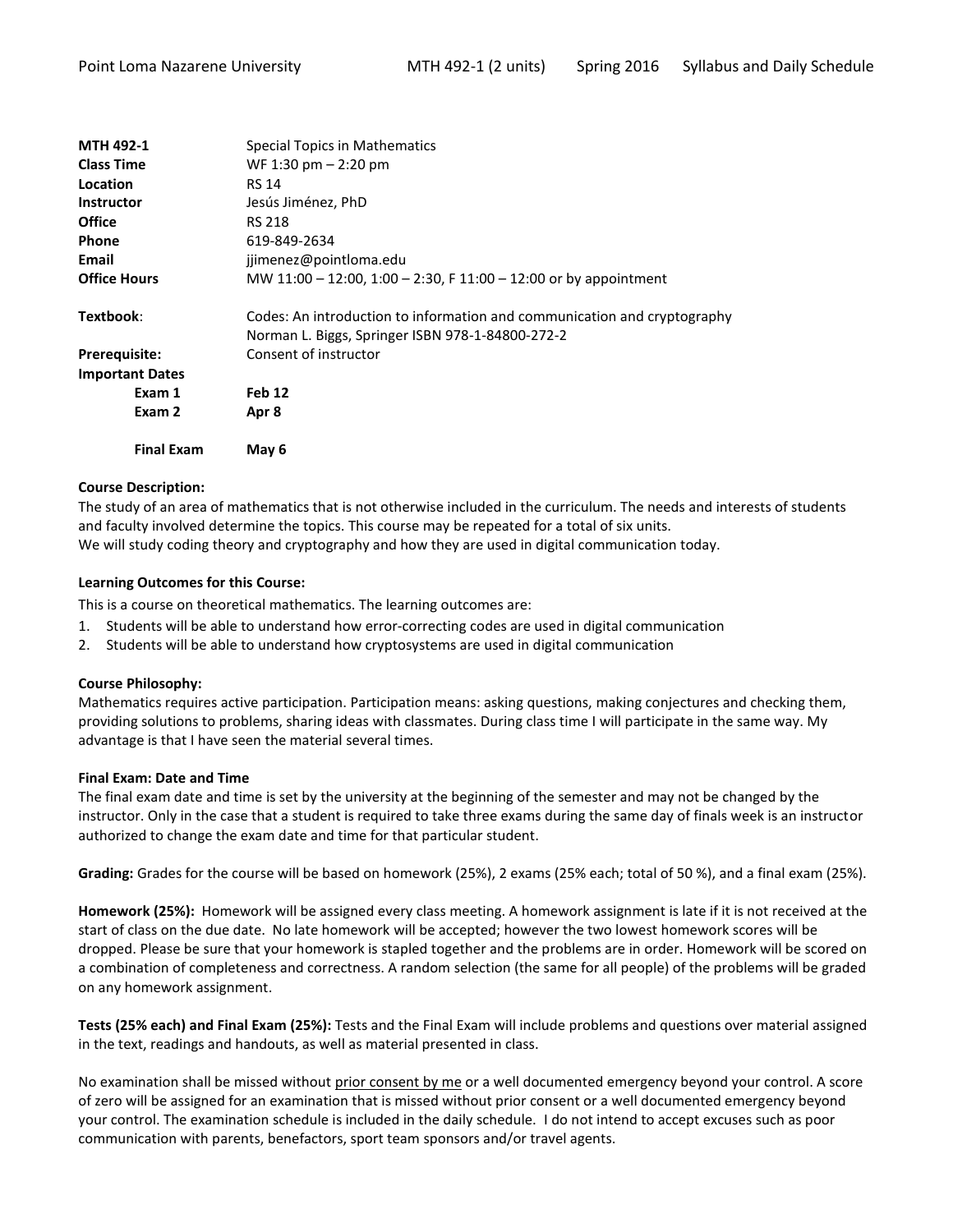## **Final Exam: Date and Time**

The final exam date and time is set by the university at the beginning of the semester and may not be changed by the instructor. Only in the case that a student is required to take three exams during the same day of finals week is an instructor authorized to change the exam date and time for that particular student.

| The Final Exam is COMPREHENSIVE.    |  |
|-------------------------------------|--|
| <b>May 6, 2016, 7:30 - 10:00 am</b> |  |

**Grading Scale**: Course grades will be assigned according to the following scale:

| <b>Grading Scale in percentages</b> |  |                                                            |  |  |  |  |
|-------------------------------------|--|------------------------------------------------------------|--|--|--|--|
| A                                   |  |                                                            |  |  |  |  |
|                                     |  | $(87.5, 90)$ $(77.5, 80)$ $(67.5, 70)$                     |  |  |  |  |
|                                     |  | $[92.5, 100]$ $[82.5, 87.5]$ $[72.5, 77.5]$ $[62.5, 67.5]$ |  |  |  |  |
|                                     |  | $[90, 92.5)$ $[80, 82.5)$ $[70, 72.5)$ $[60, 62.5)$        |  |  |  |  |

**Cell Phones:** Turn off any cell phone, pager or things that are distracting while you are in class. Also, do not text or work on other classes while in class (to do so is disrespectful to me and your classmates) and it is not the best use of class time.

## **General Advice:**

- 1. The key to success in this class is to attend lectures regularly and do your homework.
- 2. Read the textbook in advance. Try to stay ahead of the instructor.
- 3. You learn mathematics by doing it yourself.
- 4. You should expect to spend approximately two hours outside of class for every one hour in class working on homework and going over concepts.
- 5. When doing homework, please note it is normal to not be able to do every problem correct on the first attempt. Do not be discouraged, instead seek help.

#### **Sources of Help:**

- 1. Me. If you have questions, ask me. See office hours.
- 2. Other classmates. Form study groups! Work together!

#### **University Mission:**

Point Loma Nazarene University exists to provide higher education in a vital Christian community where minds are engaged and challenged, character is modeled and formed, and service becomes an expression of faith. Being of Wesleyan heritage, we aspire to be a learning community where grace is foundational, truth is pursued, and holiness is a way of life.

#### **Department Mission:**

The Mathematical, Information, and Computer Sciences department at Point Loma Nazarene University is committed to maintaining a curriculum that provides its students with the tools to be productive, the passion to continue learning, and Christian perspectives to provide a basis for making sound value judgments.

#### **Attendance:**

Attendance is expected at each class session. In the event of an absence you are responsible for the material covered in class and the assignments given that day.

Regular and punctual attendance at all classes in which a student is registered is considered essential to optimum academic achievement. Therefore, regular attendance and participation in each course are minimal requirements to be met. There are no allowed or excused absences except as approved in writing by the Provost for specific students participating in certain university-sanctioned activities. Excused absences still count toward the 10%-20% limits, but allow students to make up work, quizzes, or tests missed as a result of a university-sanctioned activity. Activities of a unique nature, such as labs or other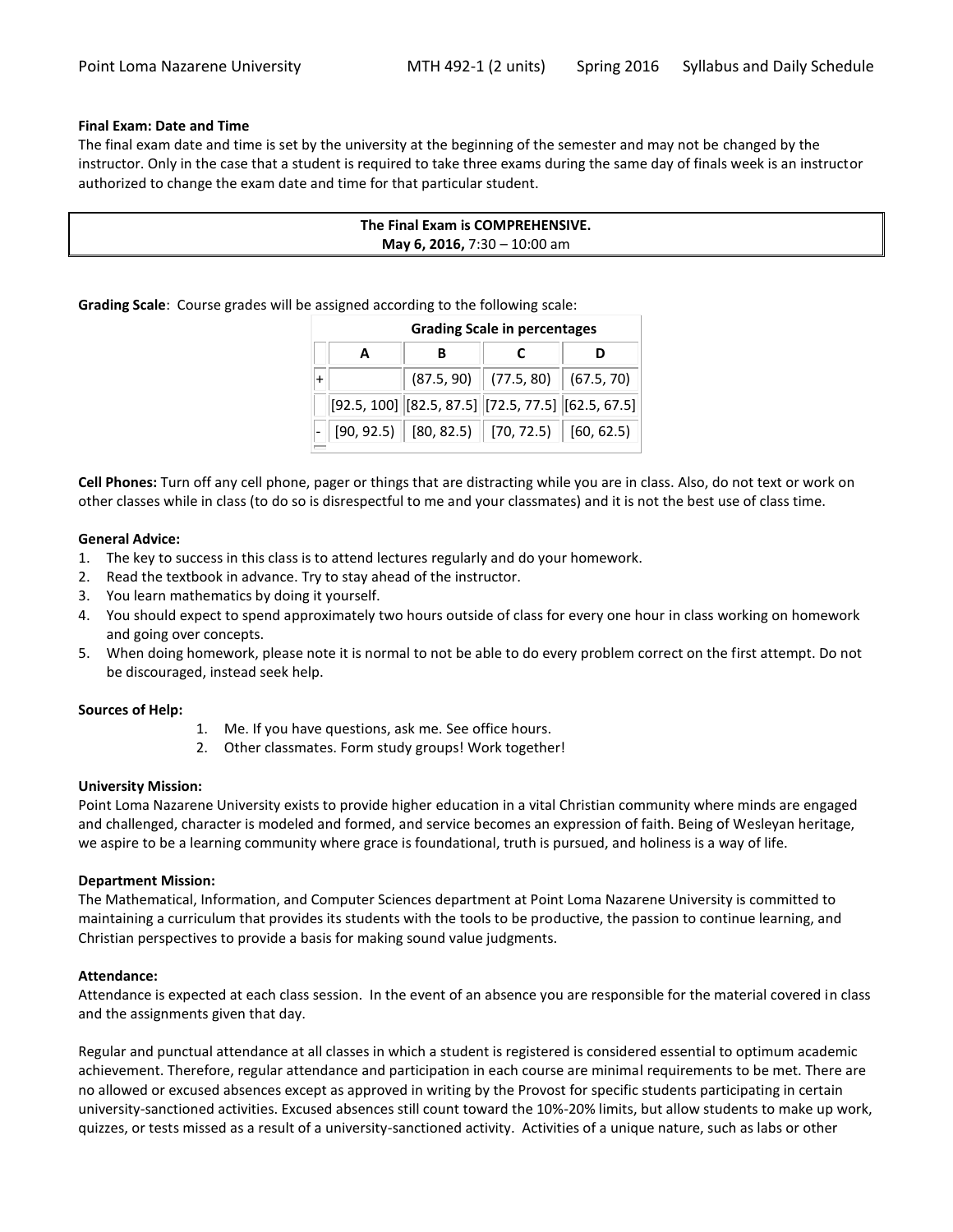activities identified clearly on the syllabus, cannot be made up except in rare instances when instructors have given advanced, written approval for doing so. Whenever the number of accumulated absences in a class, for any cause, exceeds ten (10) percent of the total number of class meetings, the faculty member should send an e-mail to the student and the Vice Provost for Academic Administration (VPAA) warning of attendance jeopardy. If more than twenty (20) percent of the total number of class meetings is reported as missed, the faculty member or VPAA may initiate the student's de-enrollment from the course without further advanced notice to the student. If the date of de-enrollment is past the last date to withdraw from a class, the student will be assigned a grade of W or WF consistent with university policy in the Grading section of the catalog. There are no refunds for courses where a de-enrollment was processed. For more details see the PLNU catalog: [http://catalog.pointloma.edu/content.php?catoid=18&navoid=1278#Class\\_Attendance](http://catalog.pointloma.edu/content.php?catoid=18&navoid=1278#Class_Attendance)

## **Class Enrollment:**

It is the student's responsibility to maintain his/her class schedule. Should the need arise to drop this course (personal emergencies, poor performance, etc.), the student has the responsibility to follow through (provided the drop date meets the stated calendar deadline established by the university), not the instructor. Simply ceasing to attend this course or failing to follow through to arrange for a change of registration (drop/add) may easily result in a grade of F on the official transcript.

## **Academic Accommodations:**

While all students are expected to meet the minimum academic standards for completion of their courses as established by the instructors, students with special needs may require academic accommodations. At Point Loma Nazarene University, students requesting academic accommodations must file documentation with the Disability Resource Center (DRC), located in the Bond Academic Center. Students can also reach the Disability Resource Center by phone at 619-849-2486 or by e-mail at [DRC@pointloma.edu](mailto:DRC@pointloma.edu). Once the student files documentation, the Disability Resource Center contacts the student's instructors and provides written recommendations for reasonable and appropriate accommodations to meet the individual needs of the student. This policy assists the university in its commitment to full compliance with Section 504 of the Rehabilitation Act of 1973, the Americans with Disabilities (ADA) Act of 1990, and ADA Amendments Act of 2008, all of which prohibit discrimination against students with special needs and guarantees all qualified students equal access to the benefits of PLNU programs and activities. For more details see the PLNU catalog:

[http://catalog.pointloma.edu/content.php?catoid=18&navoid=1278#Academic\\_Accommodations](http://catalog.pointloma.edu/content.php?catoid=18&navoid=1278#Academic_Accommodations) 

Students with learning disabilities who may need accommodations should discuss options with the instructor during the first two weeks of class.

## **Academic Honesty:**

The Point Loma Nazarene University community holds the highest standards of honesty and integrity in all aspects of university life. Any violation of the university's commitment is a serious affront to the very nature of Point Loma's mission and purpose. Violations of academic honesty include cheating, plagiarism, falsification, aiding academic dishonesty, and malicious interference. The details of PLNU's meaning of each of these words can be found in the PLNU catalog at: [http://catalog.pointloma.edu/content.php?catoid=18&navoid=1278#Academic\\_Honesty](http://catalog.pointloma.edu/content.php?catoid=18&navoid=1278#Academic_Honesty)

A student remains responsible for the academic honesty of work submitted in PLNU courses and the consequences of academic dishonesty beyond receipt of the final grade in the class and beyond the awarding of the diploma. Ignorance of these catalog policies will not be considered a valid excuse or defense. Students may not withdraw from a course as a response to a consequence.

A student who is caught cheating on any item of work will receive a zero on that item and may receive an "F" for the semester. See the PLNU Catalog for a further explanation of the PLNU procedures for academic dishonesty [\(http://catalog.pointloma.edu/content.php?catoid=18&navoid=1278#Academic\\_Honesty\)](http://catalog.pointloma.edu/content.php?catoid=18&navoid=1278#Academic_Honesty).

## **Final Exam: Date and Time:**

The final exam date and time is set by the university at the beginning of the semester and may not be changed by the instructor. Only in the case that a student is required to take three exams during the same day of finals week is an instructor authorized to change the exam date and time for that particular student.